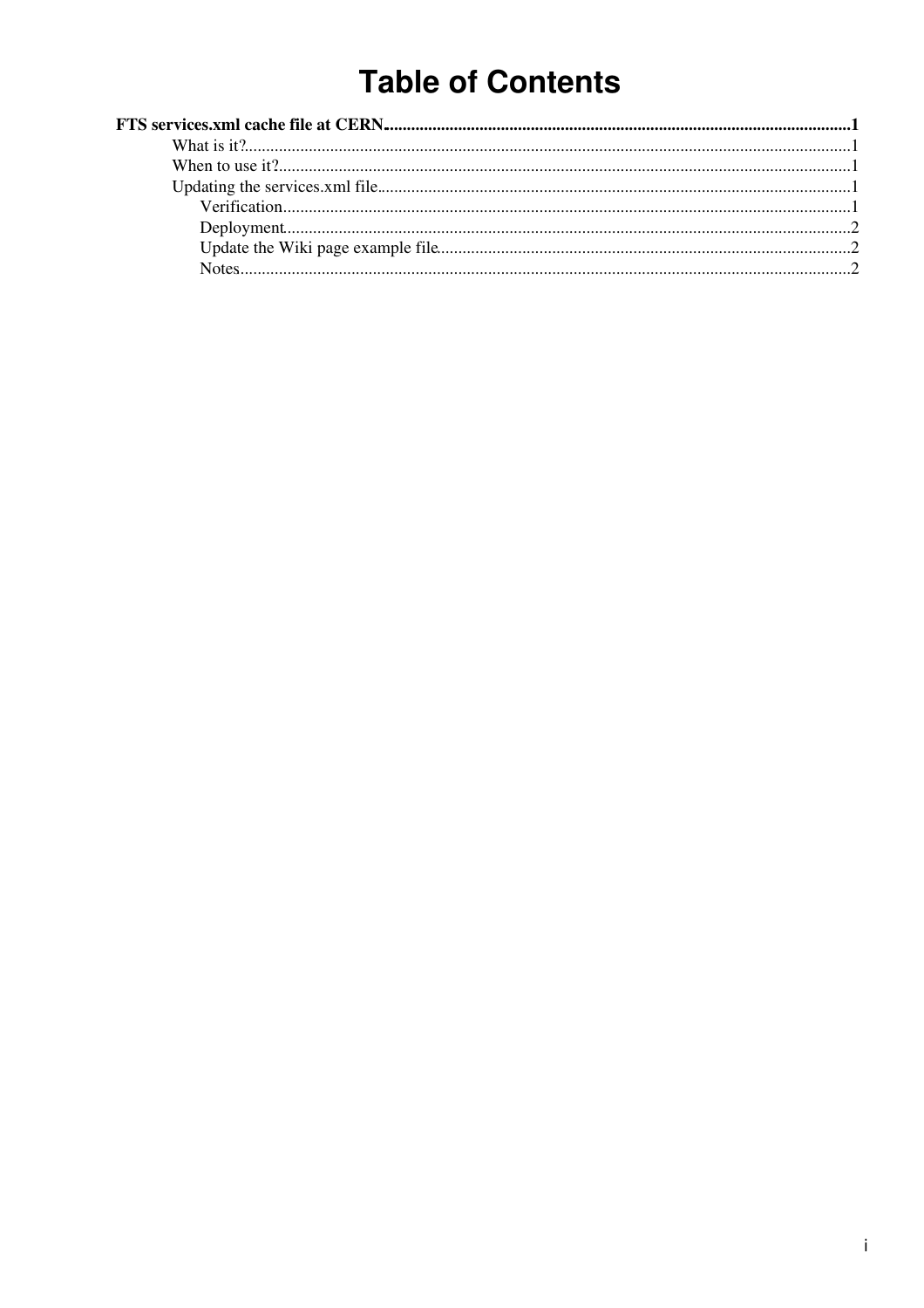## <span id="page-1-0"></span>**FTS services.xml cache file at CERN.**

## <span id="page-1-1"></span>**What is it?**

This is the procedure for creating or updating the services.xml information service cache file on the CERN FTS instance. There is a general procedure as well. [FtsServerServicesXml20.](https://twiki.cern.ch/twiki/bin/view/LCG/FtsServerServicesXml20)

### <span id="page-1-2"></span>**When to use it?**

When a new SRM server has been added to EGEE.BDII and you want to include it in the cache. The script is not run by cron due to the high load it generates on the EGEE.BDII.

## <span id="page-1-3"></span>**Updating the services.xml file.**

Start on one of the agent boxes and take the current services.xml file and make local copy.

cp -f /opt/glite/etc/services.xml /root/services.xml.old

Make sure you have the latest make-services. sh script from [FtsServerServicesXml20](https://twiki.cern.ch/twiki/bin/view/LCG/FtsServerServicesXml20).

Source the gLite environment:

. /etc/profile

Run the script:

```
./make-services.sh --ftshost prod-fts-ws.cern.ch --oldxml /root/services.xml.old --serxml /root/s
```
this will use the default global LCG EGEE.BDII (lcg-bdii.cern.ch) and the default MyProxy server myproxy-fts.cern.ch. It will add in the ops VO to all SRMs (if not published properly by the storage elements).

If this command fails, run it again (likely issue is [BDII](https://twiki.cern.ch/twiki/bin/view/EGEE/BDII) timeout).

#### <span id="page-1-4"></span>**Verification**

First count the number of SRMs:

```
grep "<type>SRM</type>" /root/services.xml | wc -l
grep "<type>SRM</type>" /root/services.xml.old | wc -l
```
the first number (from the new file) should be greater (or equal) than the second (because the script always adds SRMs keeping the old definitions at the end of the file; it will never remove them).

```
export GLITE_SD_SERVICES_XML=/root/services.xml
glite-sd-query -t SRM
```
If this succeeds, then the file is correctly formatted. Otherwise, repeat the whole operation or contact fts-support@cern.ch.